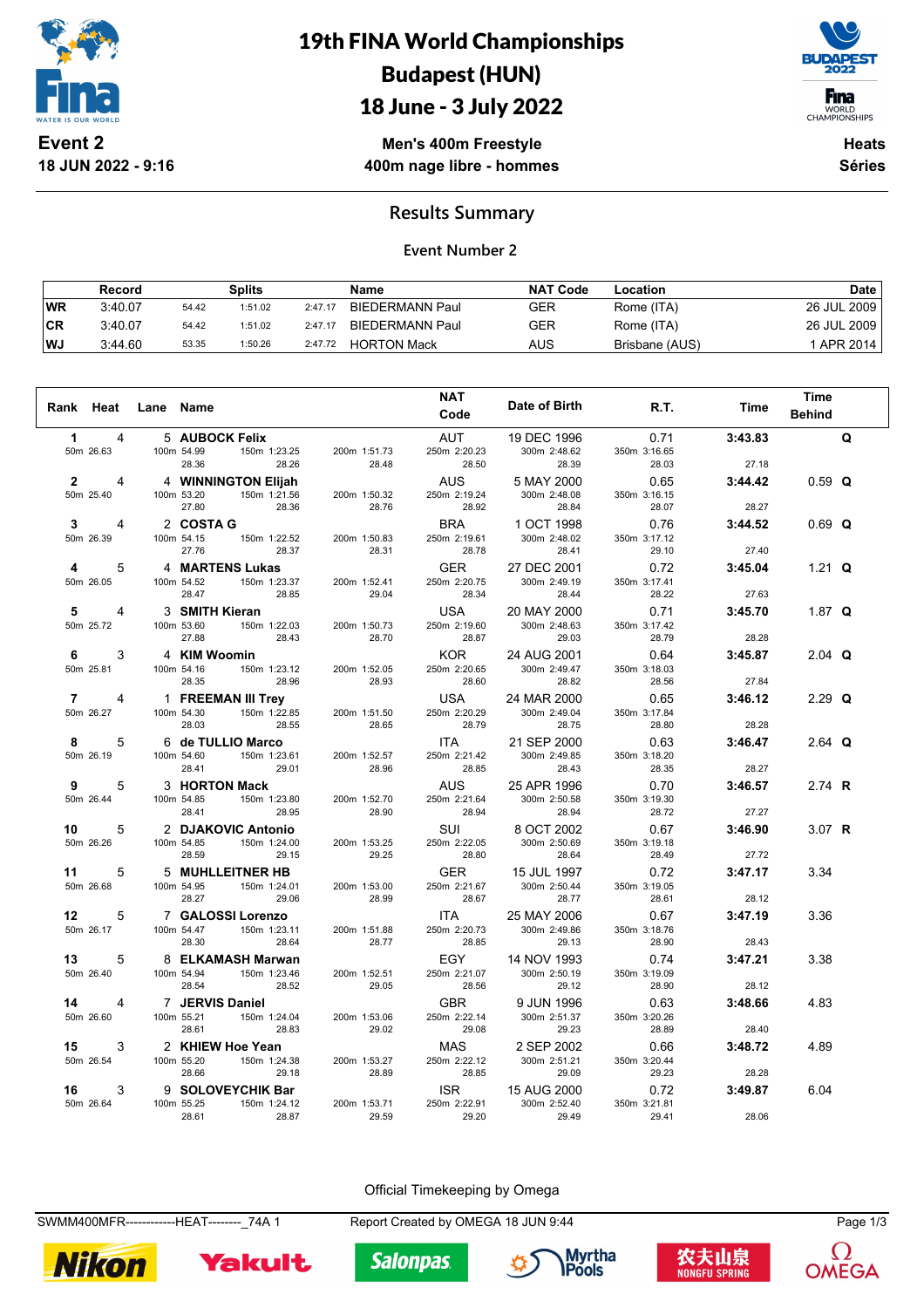

**18 JUN 2022 - 9:16**

19th FINA World Championships Budapest (HUN)

## 18 June - 3 July 2022

**F**ina WORLD<br>CHAMPIONSHIPS

**Men's 400m Freestyle 400m nage libre - hommes**

**Heats Séries**

## **Results Summary**

**Event Number 2**

|                 | Rank Heat Lane Name |  |                                                          |                       | <b>NAT</b>                 |                             |                       | <b>Time</b> |               |
|-----------------|---------------------|--|----------------------------------------------------------|-----------------------|----------------------------|-----------------------------|-----------------------|-------------|---------------|
|                 |                     |  |                                                          |                       | Code                       | Date of Birth               | R.T.                  | Time        | <b>Behind</b> |
|                 |                     |  |                                                          |                       |                            |                             |                       |             |               |
| 17<br>50m 26.47 | 3                   |  | 5 MARKOS Dimitrios<br>100m 54.92<br>150m 1:23.81         | 200m 1:53.08          | <b>GRE</b><br>250m 2:21.90 | 13 SEP 2001<br>300m 2:51.23 | 0.73<br>350m 3:20.61  | 3:49.93     | 6.10          |
|                 |                     |  | 28.89<br>28.45                                           | 29.27                 | 28.82                      | 29.33                       | 29.38                 | 29.32       |               |
| 18              | 4                   |  | 6 RAPSYS Danas                                           |                       | LTU                        | 21 MAY 1995                 | 0.66                  | 3:50.03     | 6.20          |
| 50m 26.39       |                     |  | 100m 55.53<br>150m 1:24.55                               | 200m 1:53.60          | 250m 2:22.69               | 300m 2:52.11                | 350m 3:21.57          |             |               |
|                 |                     |  | 29.02<br>29.14                                           | 29.05                 | 29.09                      | 29.42                       | 29.46                 | 28.46       |               |
| 19              | 5                   |  | 1 CHRISTIANSEN Henrik                                    |                       | <b>NOR</b>                 | 9 OCT 1996                  | 0.73                  | 3:50.18     | 6.35          |
| 50m 27.24       |                     |  | 100m 56.38<br>150m 1:25.74                               | 200m 1:54.93          | 250m 2:24.15               | 300m 2:53.28                | 350m 3:22.26          |             |               |
|                 |                     |  | 29.14<br>29.36                                           | 29.19                 | 29.22                      | 29.13                       | 28.98                 | 27.92       |               |
| 20              | 5                   |  | 0 ZIRK Kregor                                            |                       | <b>EST</b>                 | 3 JUL 1999                  | 0.65                  | 3:50.62     | 6.79          |
| 50m 26.96       |                     |  | 150m 1:25.59<br>100m 56.43<br>29.16<br>29.47             | 200m 1:54.95<br>29.36 | 250m 2:24.09<br>29.14      | 300m 2:53.54<br>29.45       | 350m 3:22.52<br>28.98 | 28.10       |               |
|                 | 3                   |  | 6 BAGSHAW Jeremy                                         |                       | CAN                        | 21 APR 1992                 | 0.71                  |             |               |
| 21<br>50m 26.75 |                     |  | 100m 55.13<br>150m 1:24.08                               | 200m 1:53.41          | 250m 2:22.86               | 300m 2:52.06                | 350m 3:21.58          | 3:50.77     | 6.94          |
|                 |                     |  | 28.38<br>28.95                                           | 29.33                 | 29.45                      | 29.20                       | 29.52                 | 29.19       |               |
| 22              | 3                   |  | 8 MORALES JM                                             |                       | COL                        | 5 DEC 2000                  | 0.65                  | 3:51.50     | 7.67          |
|                 | 50m 26.11           |  | 100m 55.20<br>150m 1:24.60                               | 200m 1:54.16          | 250m 2:23.98               | 300m 2:53.87                | 350m 3:23.84          |             |               |
|                 |                     |  | 29.09<br>29.40                                           | 29.56                 | 29.82                      | 29.89                       | 29.97                 | 27.66       |               |
| 23              | 4                   |  | 8 JI Xinjie                                              |                       | <b>CHN</b>                 | 27 OCT 1997                 | 0.69                  | 3:51.84     | 8.01          |
| 50m 27.08       |                     |  | 100m 56.04<br>150m 1:25.25                               | 200m 1:54.72          | 250m 2:24.35               | 300m 2:54.31                | 350m 3:24.12          |             |               |
|                 |                     |  | 29.21<br>28.96                                           | 29.47                 | 29.63                      | 29.96                       | 29.81                 | 27.72       |               |
| 24              | 4                   |  | 9 ROMANCHUK Mykhailo                                     |                       | <b>UKR</b>                 | 7 AUG 1996                  | 0.70                  | 3:52.92     | 9.09          |
| 50m 27.24       |                     |  | 150m 1:25.53<br>100m 56.24<br>29.00<br>29.29             | 200m 1:55.19<br>29.66 | 250m 2:24.71<br>29.52      | 300m 2:54.49<br>29.78       | 350m 3:24.07<br>29.58 | 28.85       |               |
| 25              | 5                   |  | 9 ZHANG Ziyang                                           |                       | <b>CHN</b>                 | 1 JAN 2001                  | 0.67                  | 3:53.55     | 9.72          |
| 50m 26.94       |                     |  | 150m 1:24.38<br>100m 55.53                               | 200m 1:53.73          | 250m 2:23.21               | 300m 2:53.23                | 350m 3:23.94          |             |               |
|                 |                     |  | 28.85<br>28.59                                           | 29.35                 | 29.48                      | 30.02                       | 30.71                 | 29.61       |               |
| 26              | 4                   |  | 0 NGUYEN Huy Hoang                                       |                       | <b>VIE</b>                 | 10 JUL 2000                 | 0.67                  | 3:54.05     | 10.22         |
| 50m 26.73       |                     |  | 150m 1:24.39<br>100m 55.28                               | 200m 1:53.96          | 250m 2:23.67               | 300m 2:53.89                | 350m 3:24.21          |             |               |
|                 |                     |  | 28.55<br>29.11                                           | 29.57                 | 29.71                      | 30.22                       | 30.32                 | 29.84       |               |
| 27              | 2                   |  | 5 LIM Glen Jun Wei                                       |                       | SGP                        | 28 MAR 2002                 | 0.63                  | 3:54.63     | 10.80         |
| 50m 27.07       |                     |  | 100m 56.21<br>150m 1:25.92<br>29.71<br>29.14             | 200m 1:55.98<br>30.06 | 250m 2:26.18<br>30.20      | 300m 2:56.07<br>29.89       | 350m 3:25.81<br>29.74 | 28.82       |               |
| 28              | 2                   |  | 1 ALOVATKI Pavel                                         |                       | MDA                        | 31 OCT 2003                 | 0.67                  | 3:55.64     | 11.81         |
| 50m 27.81       |                     |  | 100m 58.20<br>150m 1:28.20                               | 200m 1:58.45          | 250m 2:27.55               | 300m 2:56.97                | 350m 3:26.41          |             |               |
|                 |                     |  | 30.39<br>30.00                                           | 30.25                 | 29.10                      | 29.42                       | 29.44                 | 29.23       |               |
| 29              | 3                   |  | 0 YANCHEV Yordan                                         |                       | <b>BUL</b>                 | 30 AUG 2001                 | 0.72                  | 3:56.52     | 12.69         |
| 50m 27.32       |                     |  | 100m 56.16<br>150m 1:25.23                               | 200m 1:55.18          | 250m 2:25.24               | 300m 2:55.98                | 350m 3:26.46          |             |               |
|                 |                     |  | 28.84<br>29.07                                           | 29.95                 | 30.06                      | 30.74                       | 30.48                 | 30.06       |               |
| 30              | 3                   |  | 1 LOPES J                                                |                       | <b>POR</b>                 | 16 OCT 2000                 | 0.70                  | 3:56.59     | 12.76         |
| 50m 27.05       |                     |  | 100m 56.00<br>150m 1:25.52<br>28.95<br>29.52             | 200m 1:55.35<br>29.83 | 250m 2:25.52<br>30.17      | 300m 2:56.17                | 350m 3:26.85          |             |               |
|                 |                     |  | 2 KANTEEMOOL Tonnam                                      |                       |                            | 30.65                       | 30.68                 | 29.74       |               |
| 31<br>50m 27.49 | 2                   |  | 100m 57.39<br>150m 1:27.82                               | 200m 1:58.29          | THA<br>250m 2:28.72        | 20 APR 2005<br>300m 2:59.01 | 0.69<br>350m 3:28.59  | 3:56.96     | 13.13         |
|                 |                     |  | 29.90<br>30.43                                           | 30.47                 | 30.43                      | 30.29                       | 29.58                 | 28.37       |               |
| 32              | 3                   |  | 7 CHEUK Ming Ho                                          |                       | <b>HKG</b>                 | 18 MAY 2002                 | 0.66                  | 3:58.38     | 14.55         |
| 50m 26.76       |                     |  | 100m 55.88<br>150m 1:25.49                               | 200m 1:55.83          | 250m 2:26.48               | 300m 2:57.51                | 350m 3:28.64          |             |               |
|                 |                     |  | 29.12<br>29.61                                           | 30.34                 | 30.65                      | 31.03                       | 31.13                 | 29.74       |               |
| 33              | 2                   |  | 3 RAWAT Kushagra                                         |                       | <b>IND</b>                 | 16 FEB 2000                 | 0.69                  | 3:59.69     | 15.86         |
| 50m 27.38       |                     |  | 150m 1:27.60<br>100m 57.02                               | 200m 1:57.90          | 250m 2:28.67               | 300m 2:59.15                | 350m 3:29.70          |             |               |
|                 |                     |  | 29.64<br>30.58                                           | 30.30                 | 30.77                      | 30.48                       | 30.55                 | 29.99       |               |
| 34<br>50m 26.87 | 2                   |  | 4 ROBERTS Wesley Tikiariki<br>150m 1:27.45<br>100m 56.71 | 200m 1:57.94          | COK<br>250m 2:28.93        | 24 JUN 1997<br>300m 3:00.10 | 0.72<br>350m 3:31.26  | 4:00.67     | 16.84         |
|                 |                     |  | 29.84<br>30.74                                           | 30.49                 | 30.99                      | 31.17                       | 31.16                 | 29.41       |               |
| 35              | 2                   |  | 6 REVISHVILI Irakli                                      |                       | GEO                        | 3 NOV 1989                  | 0.73                  | 4:02.01     | 18.18         |
| 50m 27.61       |                     |  | 100m 57.91<br>150m 1:28.67                               | 200m 1:59.70          | 250m 2:30.34               | 300m 3:01.16                | 350m 3:32.01          |             |               |
|                 |                     |  | 30.30<br>30.76                                           | 31.03                 | 30.64                      | 30.82                       | 30.85                 | 30.00       |               |

Official Timekeeping by Omega

SWMM400MFR------------HEAT--------\_74A 1 Report Created by OMEGA 18 JUN 9:44 Page 2/3